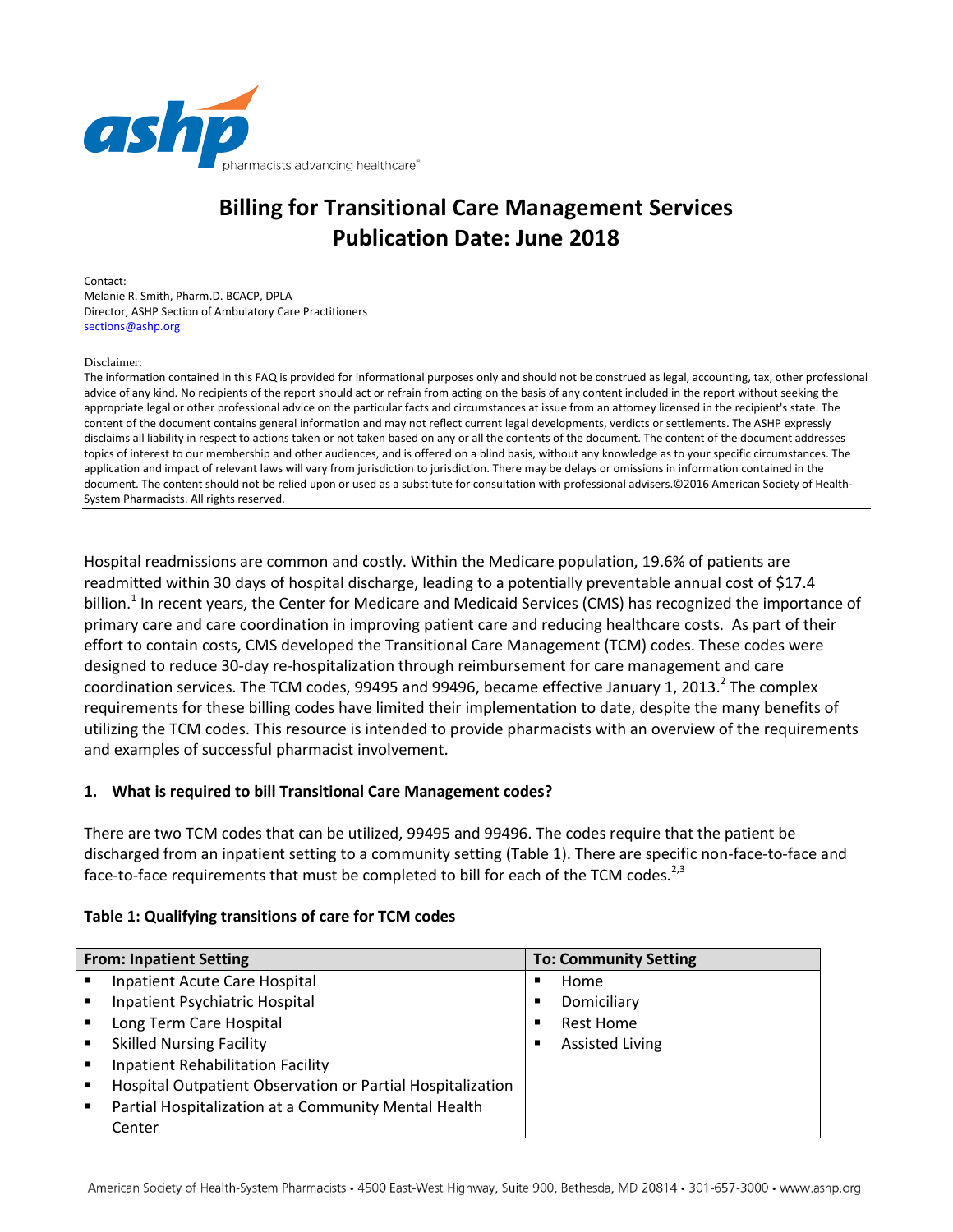## *Non-face-to-face Requirements*

In order to bill for either code, you MUST have an interactive communication (bi-directional telephone call, emails, texts, etc.) with the patient or caregiver within 2 business days of discharge. This interactive communication is conducted by licensed clinical staff under general supervision. There is no exhaustive list of licensed clinical staff, but CMS has clarified that a pharmacist acting within their state's scope of practice would qualify as licensed clinical staff.<sup>4</sup> The general supervision qualification means that the licensed clinical staff member must meet all "incident to" billing requirements with the exception of direct supervision. This means that the supervising provider does not have to be "on-site" in the same suite or office as the person providing the interactive contact. This allows for the contact to be made after hours or while the provider is away from the office.<sup>5</sup> For a more detailed description of "incident to" billing requirements, please review the CMS Benefit Policy Manual: Chapter 15, Section 60.

The non-face-to-face services provided by clinical staff through the interactive contact may include obtaining and reviewing records, reviewing follow-up needs, interacting with other health care professionals, providing education to the patient or caregiver, referring to community resources, and assisting in scheduling follow-up.<sup>3</sup>

## *Face-to-Face Requirements*

The patient must have a face-to-face visit with a physician or a qualified non-physician practitioner. Qualified non-physician practitioners are defined as certified nurse-midwives, clinical nurse specialists, nurse practitioners, or physician assistants. Assuming the non-face-to-face interactive contact requirement was met, the timing of the visit and the level of medical decision-making are then utilized to determine whether the provider should submit the 99495 or 99496 code. If the patient is seen within 14 calendar days of discharge and moderate complexity medical decision-making is documented, the 99495 code may be billed. If the patient is seen within 7 calendar days of discharge and high complexity medical decision-making is documented, the 99496 code may be billed (Table 2). While the level of medical decision making must be met by the billing provider, licensed clinical staff, including pharmacists, may contribute to the visit by furnishing specific components of the face-to-face visit (Table 3). $3$ 

| Type of Decision           | Elements (2 of 3 must be met)                                              |                                                              |                                                                                              |
|----------------------------|----------------------------------------------------------------------------|--------------------------------------------------------------|----------------------------------------------------------------------------------------------|
| <b>Making</b>              | <b>Number of Possible</b><br>Diagnoses and/or<br><b>Management Options</b> | Amount and/or<br><b>Complexity of Data to</b><br>be Reviewed | <b>Risk of Significant</b><br><b>Complications,</b><br>Morbidity, and/or<br><b>Mortality</b> |
| <b>Moderate Complexity</b> | Multiple                                                                   | Moderate                                                     | Moderate                                                                                     |
| <b>High Complexity</b>     | Extensive                                                                  | Extensive                                                    | High                                                                                         |

#### **Table 2. Medical Decision Making Complexity**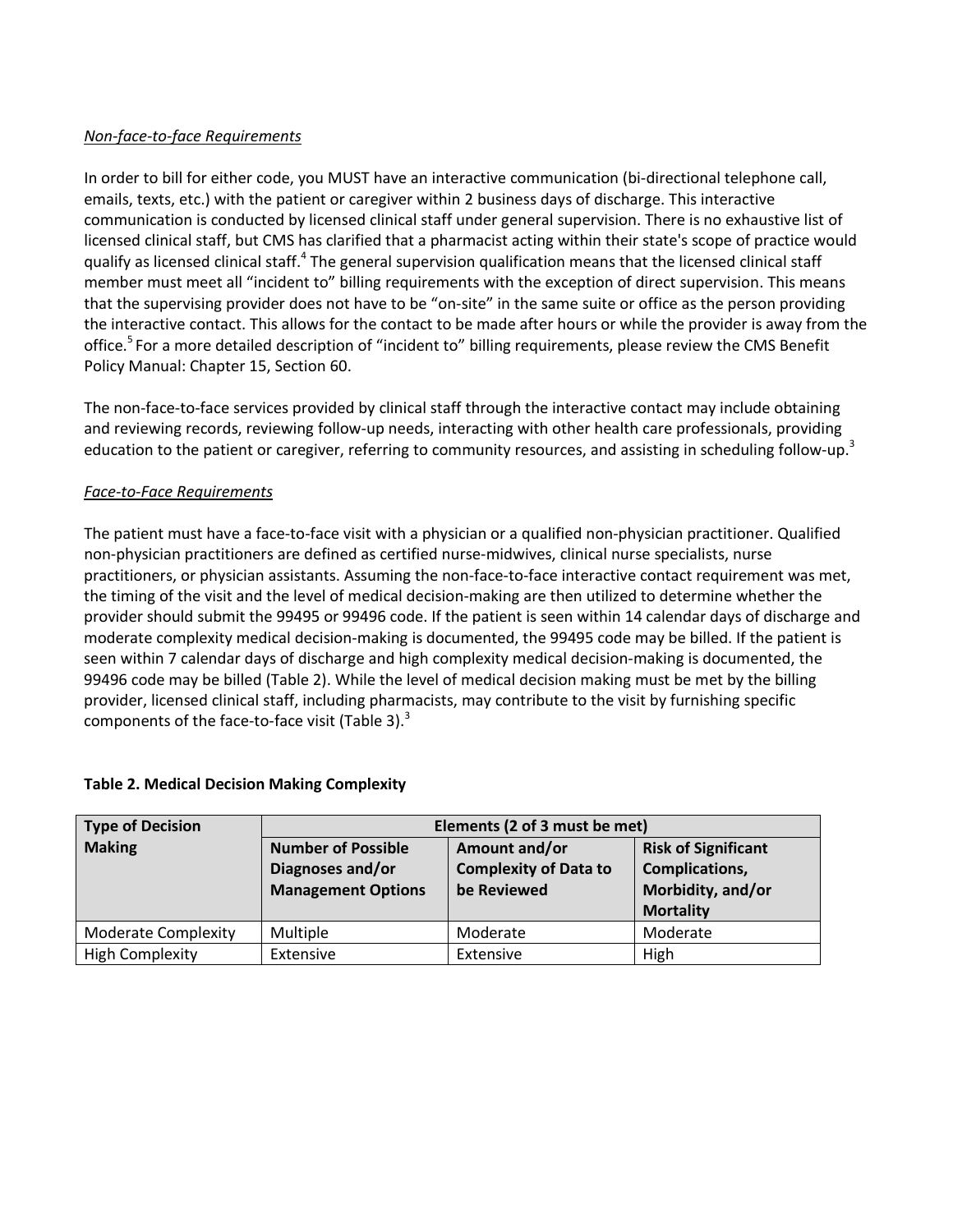#### **Table 3. Face-to-Face Licensed Clinical Staff Services**

#### **May furnish:**

- Communication with agencies and community services
- Provide education to patient and caretakers to support self-management, independent living, and activities of daily living
- Assess and support treatment regimen adherence and medication management
- Identify community and health resources
- Assist patient and family in accessing needed care and services

#### **2. When should TCM claims be submitted?**

The TCM claim may be submitted on the date of the face-to-face visit.<sup>6</sup> TCM codes may only be paid once within a 30-day time frame. That means that only one provider can bill for the service, and if the patient is readmitted, a second TCM code may not be submitted within the same 30-day time frame.

#### **3. Who is the billing provider on a TCM claim?**

While pharmacists can furnish non-face-to-face services or portions of the face-to-face services, pharmacists cannot serve as the billing provider on the TCM claim. The billing provider must be a physician or a qualified non-physician practitioner. Qualified non-physician practitioners are defined as certified nurse-midwives, clinical nurse specialists, nurse practitioners, or physician assistants.

#### **4. Can other services be billed during the 30-day TCM service window?**

While most services can be billed during the 30-day TCM service window, there are some exclusions (Table 4).<sup>3</sup> Individual organizations may want to determine how to identify patients that would have one of these services in the same service period as TCM and develop a strategy for how to prioritize billing.

#### **Table 4. Restricted concurrent billing codes**

| Code                | <b>Description of Service</b>                         |
|---------------------|-------------------------------------------------------|
| G0181 and G0182     | Home health or hospice supervision                    |
| $90951 - 90970$     | End-Stage Renal Disease services                      |
| 99490, 99487, 99489 | Chronic Care Management (CCM) services                |
| 99358 and 99359     | Prolonged E/M Services Without Direct Patient Contact |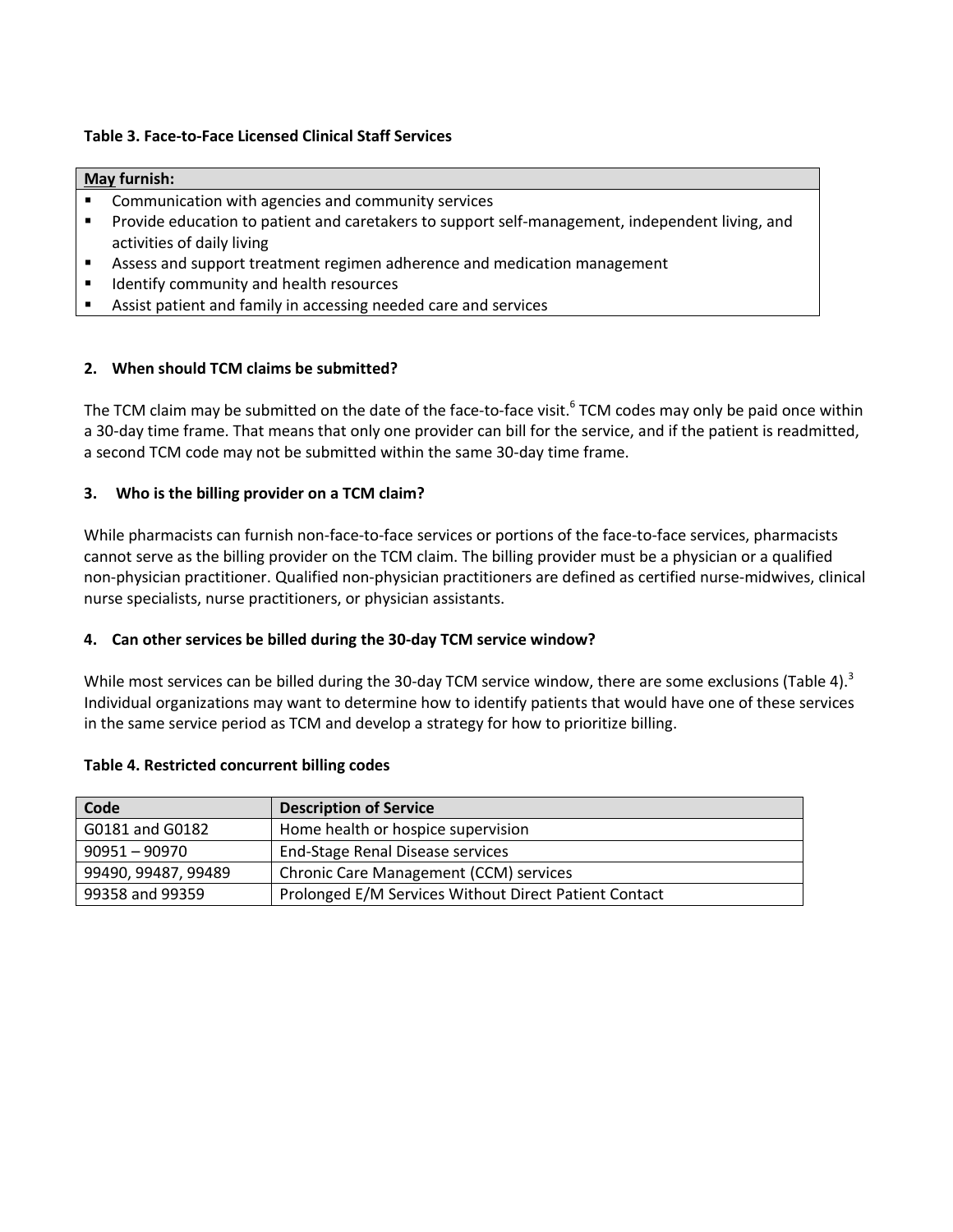# **5. What are the potential benefits of utilizing TCM codes?**

The TCM codes provide favorable reimbursement rates compared to traditional evaluation and management codes. In addition, the codes provide higher work relative value units (Table 5).<sup>7</sup> Many practices are able to justify the pharmacist's involvement through increased reimbursement compared to traditional evaluation and management codes.

# **Table 5. TCM Reimbursement**

| <b>CPT Code</b> | <b>Non-Facility Price</b> | <b>Work Relative Value Units</b> | <b>Comparator Evaluation and</b> |
|-----------------|---------------------------|----------------------------------|----------------------------------|
|                 |                           | (RVUs)                           | <b>Management Code</b>           |
| 99496           | \$233.41                  | 3.05                             | 99215 \$146.24                   |
|                 |                           |                                  | Work RVU 2.11                    |
| 99495           | \$165.54                  | 2.11                             | 99214 \$108.34                   |
|                 |                           |                                  | Work RVU 1.50                    |

In addition to the potential for increased reimbursement, TCM services may be able to demonstrate cost-savings through measurement of other metrics. TCM services may contribute to reductions in 30-day readmission rates and/or emergency department utilization.

## **6. Are there any pharmacists doing this now?**

Yes! Pharmacists are successfully engaging in care teams to help provide transitional care management services. Below are a few examples of clinics that have established transitional care management services with pharmacists integrated into the workflow.

## *North Carolina UNC Internal Medicine Clinic*

The University of North Carolina General Internal Medicine Clinic established a hospital follow-up, transition of care program in the winter of 2012. This program has been described elsewhere. $8,9$  In brief, our program meets all of the TCM code requirements and is outlined in Figure 1. There are some components of our program that are not required for billing that we have found to be very useful, including reminder calls one business day prior to the visit.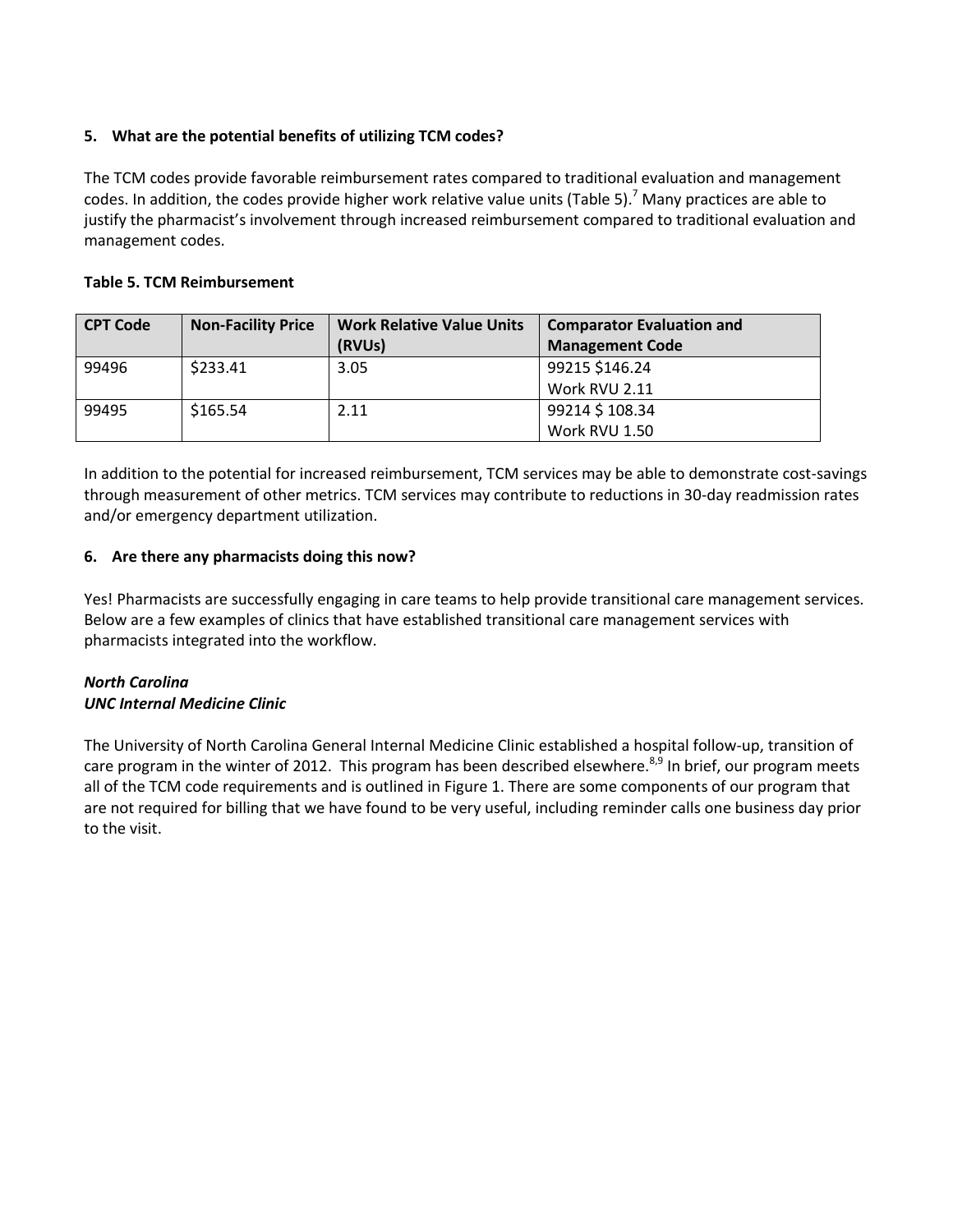# **Figure 1: Transitional Care Management Practice Example, University of North Carolina General Internal Medicine Clinic**

\*Required components for TCM claim



We started billing the TCM codes in January of 2013 and have successfully received reimbursement from Medicare and some private insurers. If the code is denied, we resubmit using the appropriate traditional evaluation and management code.

During the pilot phase, we measured the efficacy of our intervention through 30-day readmission rates. We demonstrated a reduction in 30-day readmission rates by approximately 65%.<sup>8</sup> This study was used to further justify the continuation of the program. In addition, the pharmacist involvement in the face-to-face visit was supported through a study comparing pharmacist involvement to no pharmacist involvement which demonstrated a 58% reduction in 30-day readmission rates.<sup>9</sup>

Beyond the pilot phase, we have established a monitoring program to facilitate continuous quality improvement. On a weekly basis, we monitor clinic access through number of appointments scheduled and our no-show rate weekly. On a monthly basis, we measure number of patients seen for a hospital follow-up visit within 7 days and within 14 days of hospital discharge and overall 30-day readmission rate.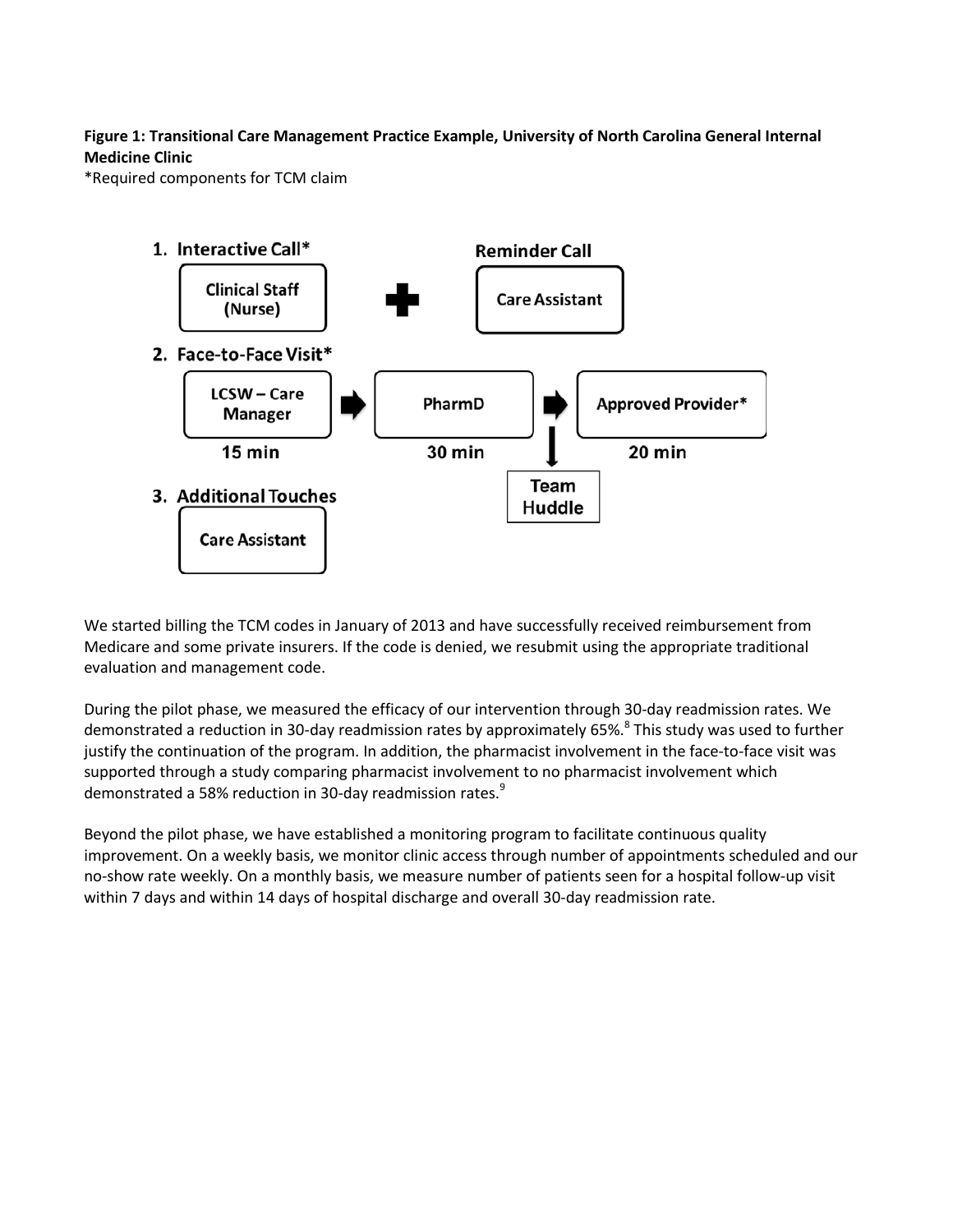# *Utah Intermountain Healthcare Salt Lake Clinic Internal Medicine/Family Medicine*

The internal medicine and family medicine practices located at the Intermountain Salt Lake Clinic established a robust transitional care management service in 2013. The service involves a care guide, pharmacist and provider as outlined in Figure 2. The program meets the TCM codes requirements and successfully obtains reimbursement.





The pharmacist's interaction is primarily conducted via telephone communication, but can be completed in person, if preferred by the patient. The ability to interact with the patient while at home with their medications has been particularly beneficial to accurately reconcile the medication list and identify/resolve drug therapy problems and medication access issues in a timely fashion, even before the hospital follow-up appointment. With successful TCM billing since 2016, this service has proven valuable to the patients and clinicians at the Intermountain Salt Lake Clinic and serves as a model for similar implementations in other clinics within the system.

# *Ohio*

# *W. W. Knight Family Medicine Center*

The W. W. Knight Family Medicine Center established a transition of care program in June 2015. The program includes a pharmacist, clinical staff, and a provider. In an effort to streamline communication with the patient and decrease the number of calls patients receive post-discharge, the pharmacist performs all aspects of the interactive phone call. Figure 3 further describes the process and workflow.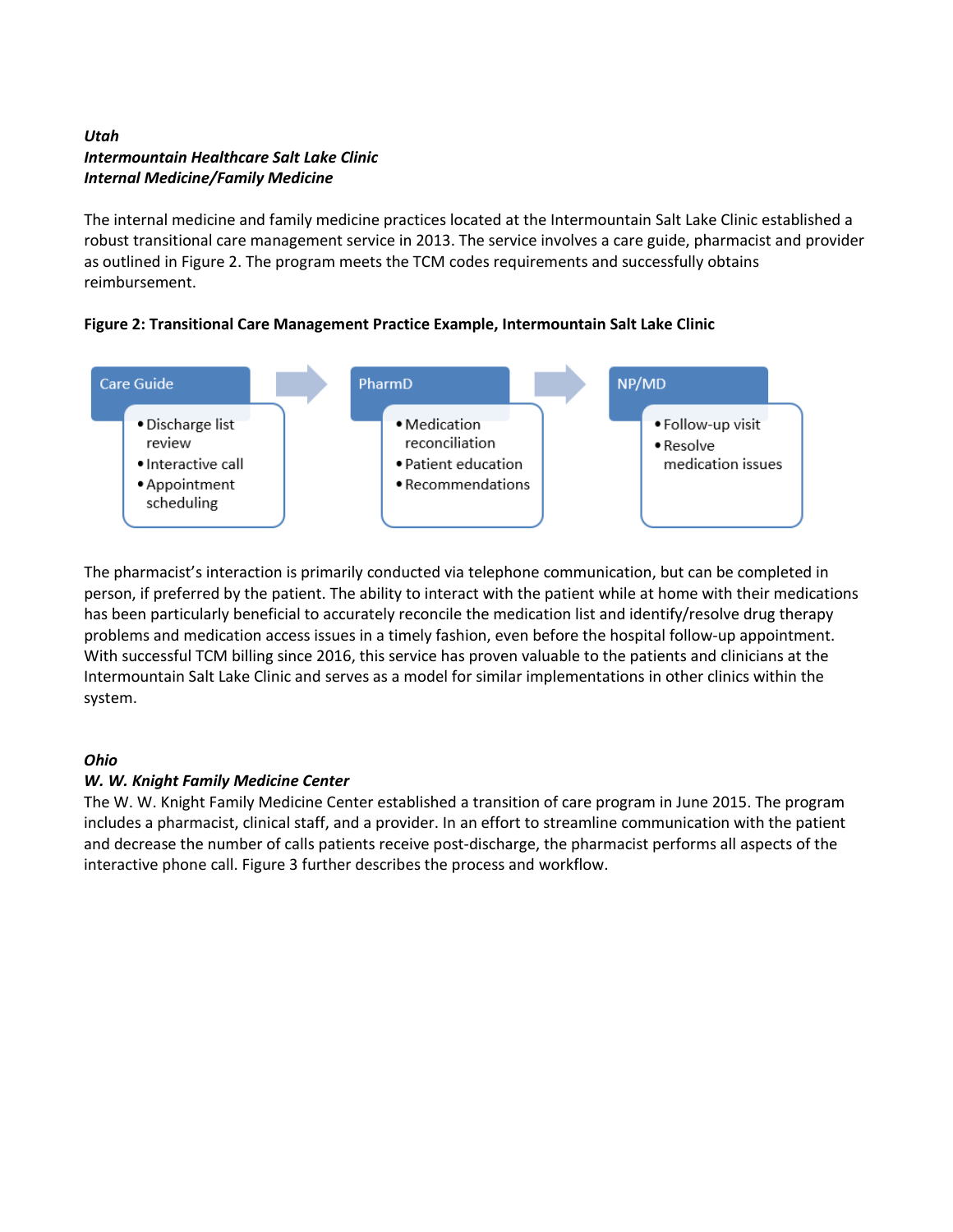

#### **Figure 3: Transitional Care Management Practice Example, W. W. Knight Family Medicine Center**

Interaction between the patient and pharmacist primarily occurs via the telephone. When patients have extremely lengthy or complex medication regimens or if it is too difficult to perform medication reconciliation over the phone, the patient is asked to come into the clinic thirty minutes prior to their scheduled appointment and bring all of their medications. The phone follow-up with the pharmacist has allowed for the identification of medication-related problems that could result in readmission earlier.

Since process implementation, physicians have expressed hospital follow-up appointments run more smoothly when pharmacists are able to complete the TCM elements prior to the visit. In addition, the workflow implemented resulted in successful billing of the TCM service codes.

# **7. What are some tips for getting started?**

Determine what resources in the clinic will be a part of the transitional care management team. Consider opportunities for collaboration with social work, care navigators, behavioral science or other disciplines at the site. Once the team has been established, define roles for each member of the team keeping in mind the required elements that have to be met for billing (see question #2). Create a workflow for the service, including how the team will be notified of patients who meet the criteria for the service, who will be the first point of contact, how handoffs will occur, and the standards for documentation processes. Again, ensure that the workflow developed allows for completion of the required elements. Establish metrics to evaluate during the development phase of your program. Metrics might include those listed in the examples provided above, including 30-day readmission rates, emergency room utilization, number of appointments and no-show rates. Assessing the number and type of medication-related interventions should also be considered. Demonstration of medication-related interventions may help to solidify the benefit of a pharmacist as a part of the transitional care management team.